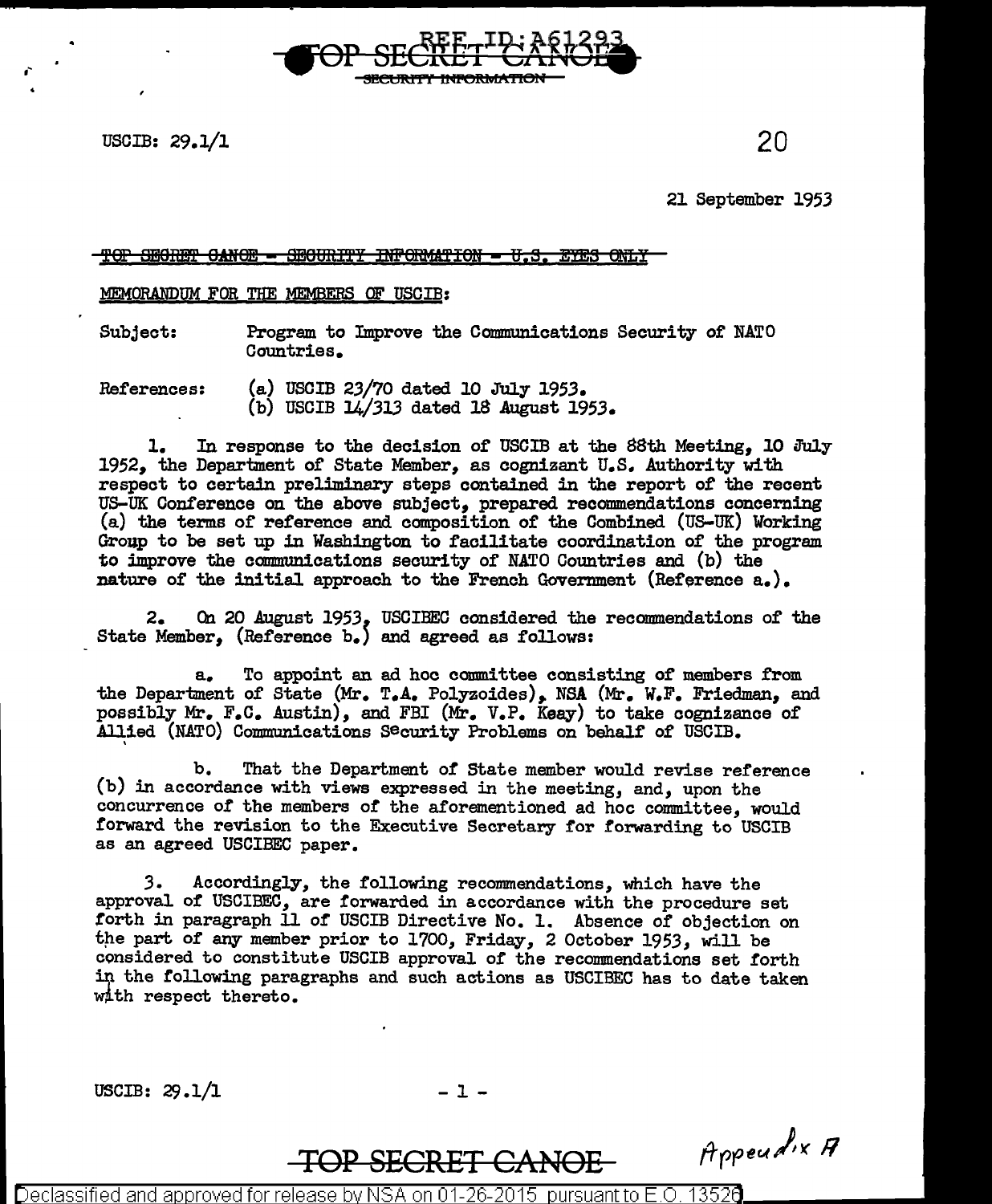

USCIB:  $29.1/1$ 

21 September 1953

TOP SECRET CANOE - SECURITY INFORMATION - U.S. ETES

Subject: Program to Improve the Connnunications Security of NATO Countries.

4. The Combined (US-UK) Working Group. To assure that the COMINT aspects and limitations of this program are properly coordinated, the Combined Working Group should be under the direction *of* USCIB and LSIB. It should serve to:

a. Coordinate US and UK proposals for the initial approach to the French, subsequent technical discussions, preparation of a memorandum. to be issued by the NATO Standing Group and formulation of minimum security standards;

b. Coordinate, between the US and UK, conclusions as to the status of the COMSEC of NATO countries as this program develops; and

c. Coordinate US and UK recommendations for further steps, as envisaged in paragraph 23 of the Conference Report, should this program not accomplish the desired response from NATO countries or :improvement in their COMSEC.

The US element of this Group should also serve as an ad hoc subcommittee of USCIB to keep this entire program under continuous review for the Board. To this end, the US element of this Group should include representatives of the Department of State, FBI and NSA supported by the advice and assistance *of* representatives of the Office or the Secretary of Defense and CIA as needed. The overriding political character of the initial phases *of* this program indicates that the US element *of* this Group should be headed by its Department of State member. PL .86-36/50 USC 3605

Considerations affecting the initial approach to the French. 5.

improvement by the French will have to be achieved indirectly, i.e. by inducing them to agree first to a program for the improvement of the COMSEC of NATO countries through the existing COMSEC mechanism of the NATO Standing Group and then to agree to preliminary US-UK-French technical discussions to assure adequate COMSEC practices within the three governments.

USCIB:  $29.1/1$ 

**TOP SECRET CANOE**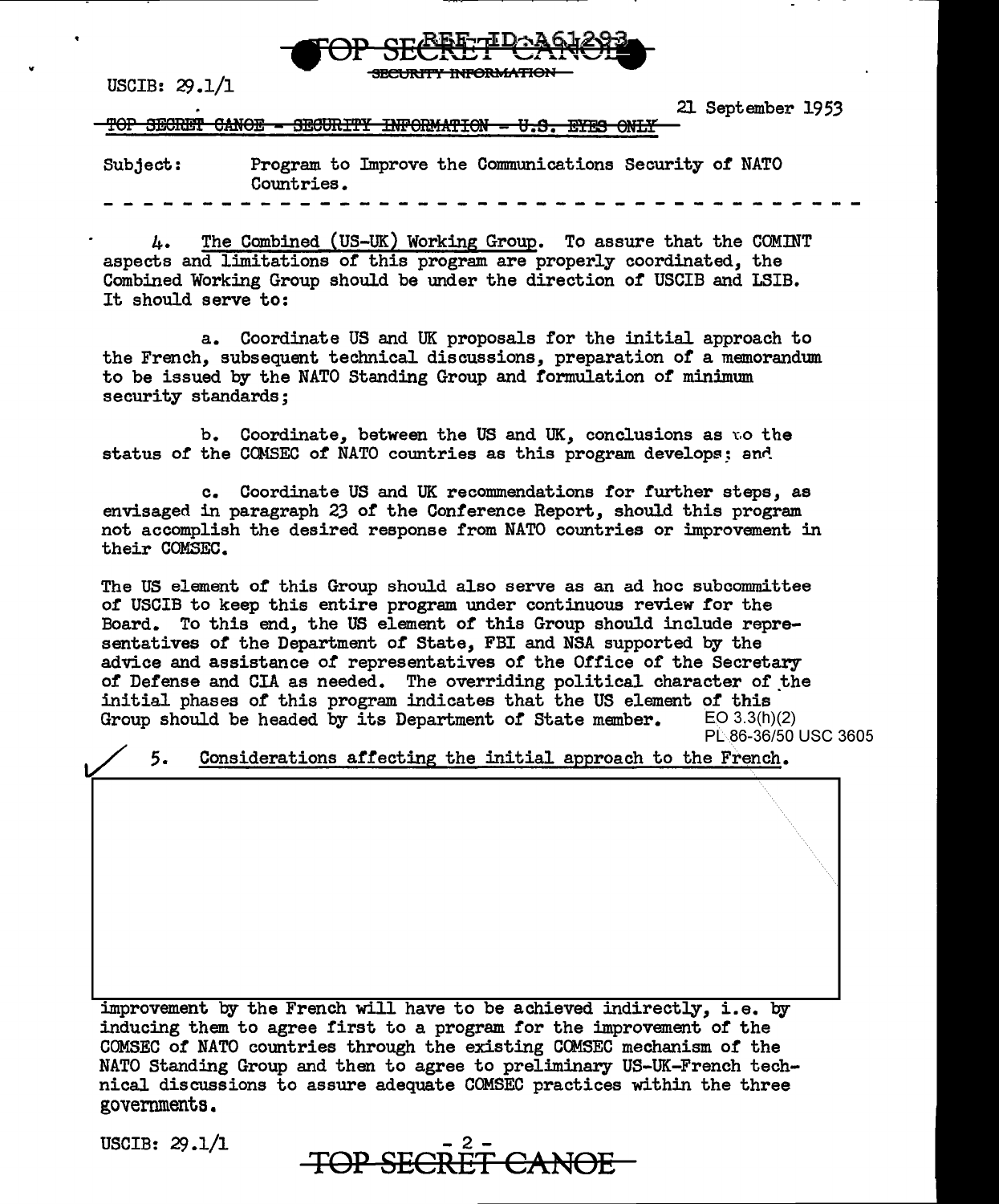

USCIB:  $29.1/1$ 

..

21 September 1953

TOP SEGRET GANOE - SEGURITY INFORMATION - U.S. ETES ONLY

| Subject: | Countries. | Program to Improve the Communications Security of NATO |  |
|----------|------------|--------------------------------------------------------|--|
|          |            |                                                        |  |

c. It will be imperative that all contacts made within the French Government are secure and are given adequate authority.

d. The Tripartite Security Working Group (US-UK-French), which " has been in existence since 1950, would appear to offer the best means of achieving an orderly and secure arrangement for direct discussion between the proper COMSEC authorities or the three governments. Although the work of this Group has not heretofore included COMSEC matters, the Group has developed cooperative and secure contacts among responsible French authorities in general security matters.

6. The initial approach to the French. To assure wholehearted cooperation by the French in sponsoring jointly with the US and UK the overall program for other NATO countries and in making effective improvements in French COMSEC, the French Government should be approached first at the cabinet level. The project should then be assigned to the Tripartite Security Working Group to establish proper contact between COMSEC authorities or the three governments. As a practical matter, and as a means *of* achieving the greatest possible compulsion, this approach should be undertaken jointly by US and UK representatives.

a. Phase 1. At the cabinet level the French Government should be requested by the US and UK ambassadors to agree in principle that the overall security or NATO requires that a broad program be undertaken to improve the security or the national communications or NATO countries, and that this program should be initiated through the Standing Group as a logical extension or the existing COMSEC program or the NATO organization itself. The French Government should be requested to agree further that such a program should be preceded by US-UK-French discussions to assure adequate COMSEC practices within the three Standing Group countries, and that, to this end, the terms of reference of the Tripartite Security Working Group should be extended to include the establishment *of* arrangements for technical discussions and the selection of competent and proper COMSEC authorities to undertake these technical discussions and implement their results within the three governments. This phase should be handled by the Department of State and the Foreign Office.

b. Phase 2. The Tripartite Security Working Group should then select the COMSEC authorities who will represent their Governments and make suitable arrangements for their technical discussions. This phase should be handled by selected members *of* the US and UK Tripartite Security Teams as agreed between the participating agencies.

USCIB:  $29.1/1$  - 3 -

## **TOP SECRET CANOE**